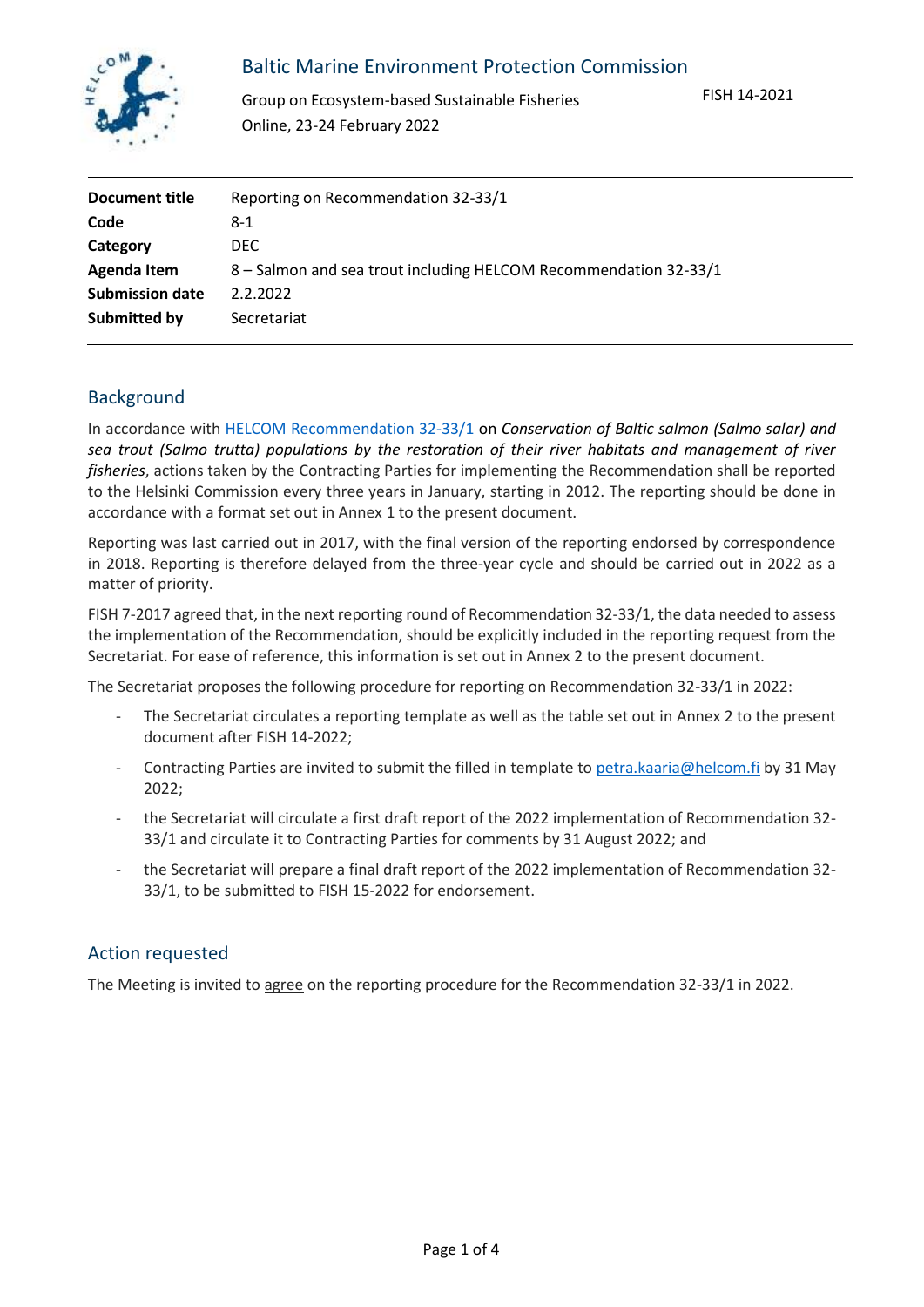# Annex 1. Reporting format of Recommendation 32-33/1

## **I. Salmon and sea trout populations that reproduce at a level of less than 50% of PSPC (cf. Annex 1)**

a) List all original salmon and sea trout populations that have been subject to measures for the recovery of the populations. Specify for each population what the measures have been and group them according to the main factors as follows:

> 1) Measures for restoring river habitats towards a salmonid habitat in good state as characterised in the Recommendation

> 2) Measures for improving the accessibility of the rivers including the assessments of man-made migration hindrances

> 3) Measures for the management of river fisheries through a participatory and open process

#### **II. Potential salmon populations and rivers**

b) List potential original salmon populations (Dalälven, Iijoki, Indalsälven, Ljusnan, Luleälven, Skellefteälven or Ångermanälven) that have been subject to measures for re-establishment into their native rivers and describe the measures

c) List potential salmon rivers (Kemijoki, Kymijoki or Oulujoki) that have been subject to measures for opening the migratory routes to their historical reproduction areas and describe the individual measures

#### **III. Assessments of man-made migration hindrances for salmonids**

d) Have significant migration hindrances in salmonid rivers been the subject of an assessment as provided for in the Recommendation? If yes, describe the main outcome of each individual assessment.

e) Have any new, permanent or temporary, migration hindrances been built that may negatively affect the accessibility of the rivers for salmonids? If yes, specify river name and type of construction.

#### **IV. Other actions for the implementation of the Recommendation**

f) List other significant actions that have been taken for the implementation of the Recommendation. Describe the individual actions and group them according to the main factors as follows:

> 1) Measures for restoring river waters or habitats towards a salmonid habitat in good state as characterised in the Recommendation

> 2) Measures for improving the accessibility of the rivers including the assessments of man-made migration hindrances

> 3) Measures for the management of river fisheries through a participatory and open process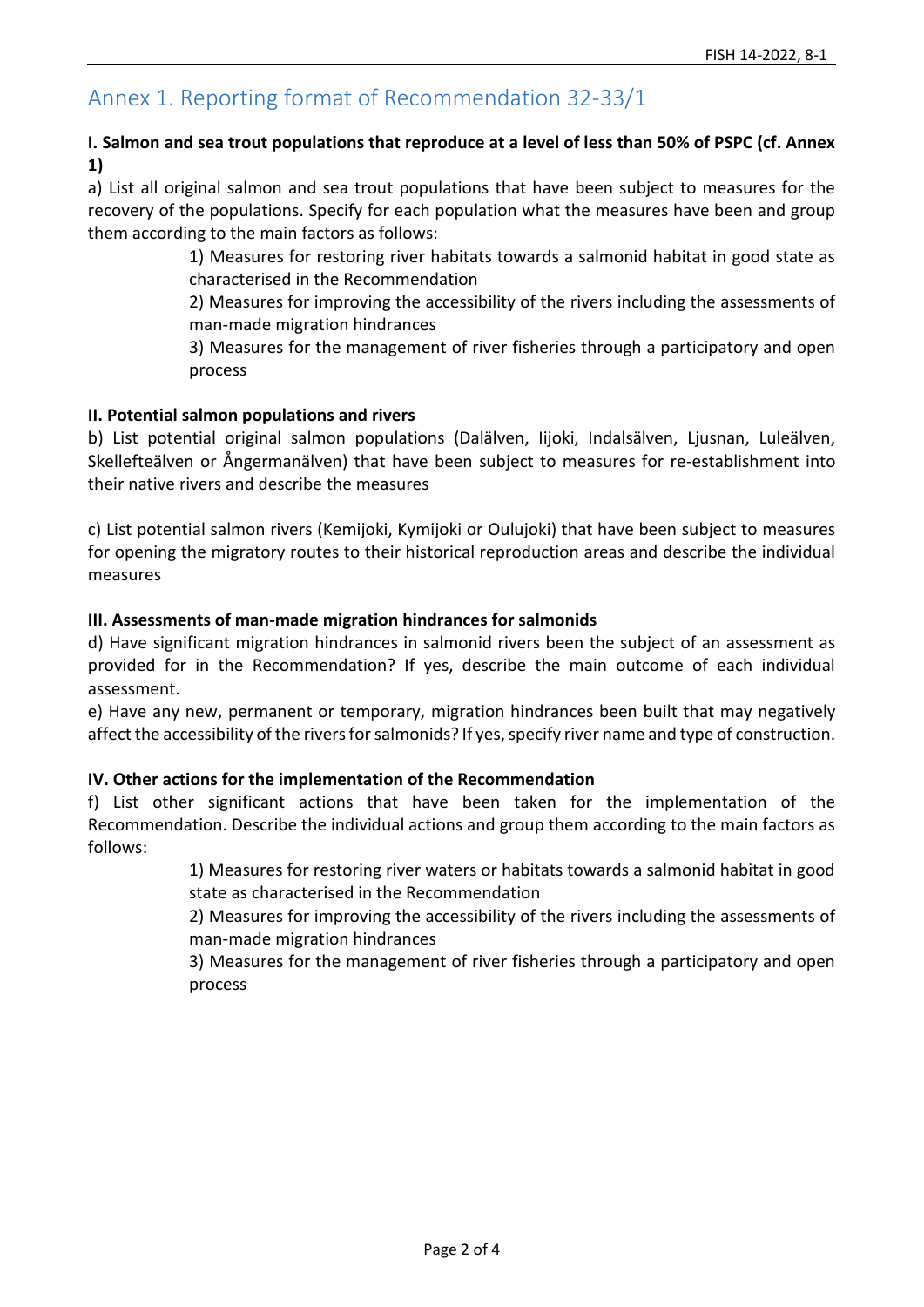# Annex 2 Agreed follow-up of HELCOM Recommendation 32-33/1 and 19/2

Indicators at national (when relevant) and regional level. Please note that the rules for assessing level of accomplishment (green, orange, red) only refer to the regional level. The results of the questionnaire will be used for assessing the following indicators related to implementation of agreed fish related HELCOM commitments.

**HELCOM Recommendation 32-33/1** Conservation of Baltic salmon (*Salmo salar*) and sea trout (*Salmo trutta*) populations by the restoration of their river habitats and management of river fisheries

| <b>Action</b>                                                                                                                                                                                                                   | Deadline <sup>1</sup> | Level of           | <b>Indicator of national</b>                                                                                                                     | Indicator of regional                                                                                                                           | <b>ASSESSMENT CRITERIA</b>                                                                                                                                        |                                                                                                                                                                                 |                                                                                                                                                                                 |
|---------------------------------------------------------------------------------------------------------------------------------------------------------------------------------------------------------------------------------|-----------------------|--------------------|--------------------------------------------------------------------------------------------------------------------------------------------------|-------------------------------------------------------------------------------------------------------------------------------------------------|-------------------------------------------------------------------------------------------------------------------------------------------------------------------|---------------------------------------------------------------------------------------------------------------------------------------------------------------------------------|---------------------------------------------------------------------------------------------------------------------------------------------------------------------------------|
|                                                                                                                                                                                                                                 |                       | implement<br>ation | implementation                                                                                                                                   | implementation                                                                                                                                  | <b>Accomplished (Regional)</b>                                                                                                                                    | <b>Partly accomplished</b><br>(Regional)                                                                                                                                        | <b>Not accomplished</b><br>(Regional)                                                                                                                                           |
| Urgent measures for the recovery<br>of the original salmon and sea<br>trout populations that reproduce<br>at a level of less than 50 % of the<br>potential smolt production<br>capacity (PSPC) (Annex 1 of the<br>Rec 32-33/1). | 2021                  | National           | The percent of rivers at<br>the CP's territory<br>where salmon and sea<br>trout populations<br>reproduce at a level of<br>less than 50% of PSPC. | The percent of rivers in<br>the HELCOM region<br>where salmon and sea<br>trout populations<br>reproduce at a level of<br>less than 50% of PSPC. | The number of rivers where<br>salmon and sea trout<br>populations reproduce at<br>a level of less than 50% of<br>PSPC is less than 10% from<br>the original list. | The number of rivers where<br>salmon and sea trout<br>populations reproduce at a<br>level of less than 50% of<br>PSPC has decreased more<br>than 20% from the original<br>list. | The number of rivers where<br>salmon and sea trout<br>populations reproduce at<br>a level of less than 50% of<br>PSPC has decreased less<br>than 20% from the original<br>list. |
| Restoration of river waters and<br>habitats that hold naturally<br>reproducing salmon and sea trout<br>populations towards a salmonid<br>habitat in good state.                                                                 | 2021                  | National           | The percent of rivers at<br>the CP's territory listed<br>in the Rec 32-33/1<br>which are in a good<br>state                                      | The percent of rivers in<br>the HELCOM region<br>listed in the Rec 32-33/1<br>which are in a good<br>state                                      | More than 90% of the rivers<br>listed in the Rec 32-33/1<br>which are in a good state                                                                             | More than 20% of the rivers<br>listed in the Rec 32-33/1<br>which are in a good state                                                                                           | Less than 20% of the rivers<br>listed in the Rec 32-33/1<br>which are in a good state                                                                                           |

<sup>1</sup> The 2021 is from the reporting round in 2021 and should be discussed further by FISH 14-2022